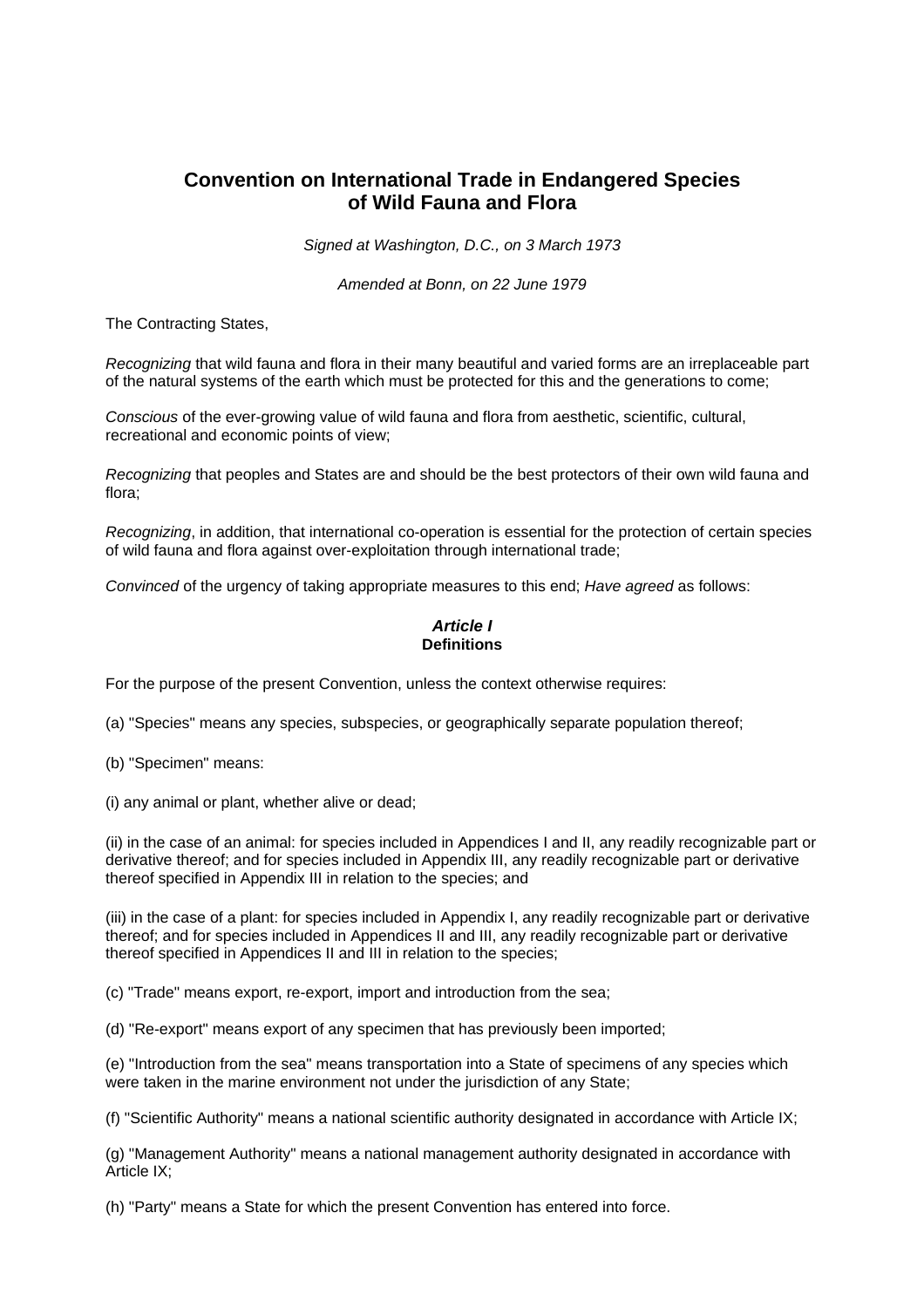## *Article II* **Fundamental Principles**

1. Appendix I shall include all species threatened with extinction which are or may be affected by trade. Trade in specimens of these species must be subject to particularly strict regulation in order not to endanger further their survival and must only be authorized in exceptional circumstances.

2. Appendix II shall include:

(a) all species which although not necessarily now threatened with extinction may become so unless trade in specimens of such species is subject to strict regulation in order to avoid utilization incompatible with their survival; and

(b) other species which must be subject to regulation in order that trade in specimens of certain species referred to in sub-paragraph (a) of this paragraph may be brought under effective control.

3. Appendix III shall include all species which any Party identifies as being subject to regulation within its jurisdiction for the purpose of preventing or restricting exploitation, and as needing the co-operation of other Parties in the control of trade.

4. The Parties shall not allow trade in specimens of species included in Appendices I, II and III except in accordance with the provisions of the present Convention.

## *Article III* **Regulation of Trade in Specimens of Species Included in Appendix I**

1. All trade in specimens of species included in Appendix I shall be in accordance with the provisions of this Article.

2. The export of any specimen of a species included in Appendix I shall require the prior grant and presentation of an export permit. An export permit shall only be granted when the following conditions have been met:

(a) a Scientific Authority of the State of export has advised that such export will not be detrimental to the survival of that species;

(b) a Management Authority of the State of export is satisfied that the specimen was not obtained in contravention of the laws of that State for the protection of fauna and flora;

(c) a Management Authority of the State of export is satisfied that any living specimen will be so prepared and shipped as to minimize the risk of injury, damage to health or cruel treatment; and

(d) a Management Authority of the State of export is satisfied that an import permit has been granted for the specimen.

3. The import of any specimen of a species included in Appendix I shall require the prior grant and presentation of an import permit and either an export permit or a re-export certificate. An import permit shall only be granted when the following conditions have been met:

(a) a Scientific Authority of the State of import has advised that the import will be for purposes which are not detrimental to the survival of the species involved;

(b) a Scientific Authority of the State of import is satisfied that the proposed recipient of a living specimen is suitably equipped to house and care for it; and

(c) a Management Authority of the State of import is satisfied that the specimen is not to be used for primarily commercial purposes.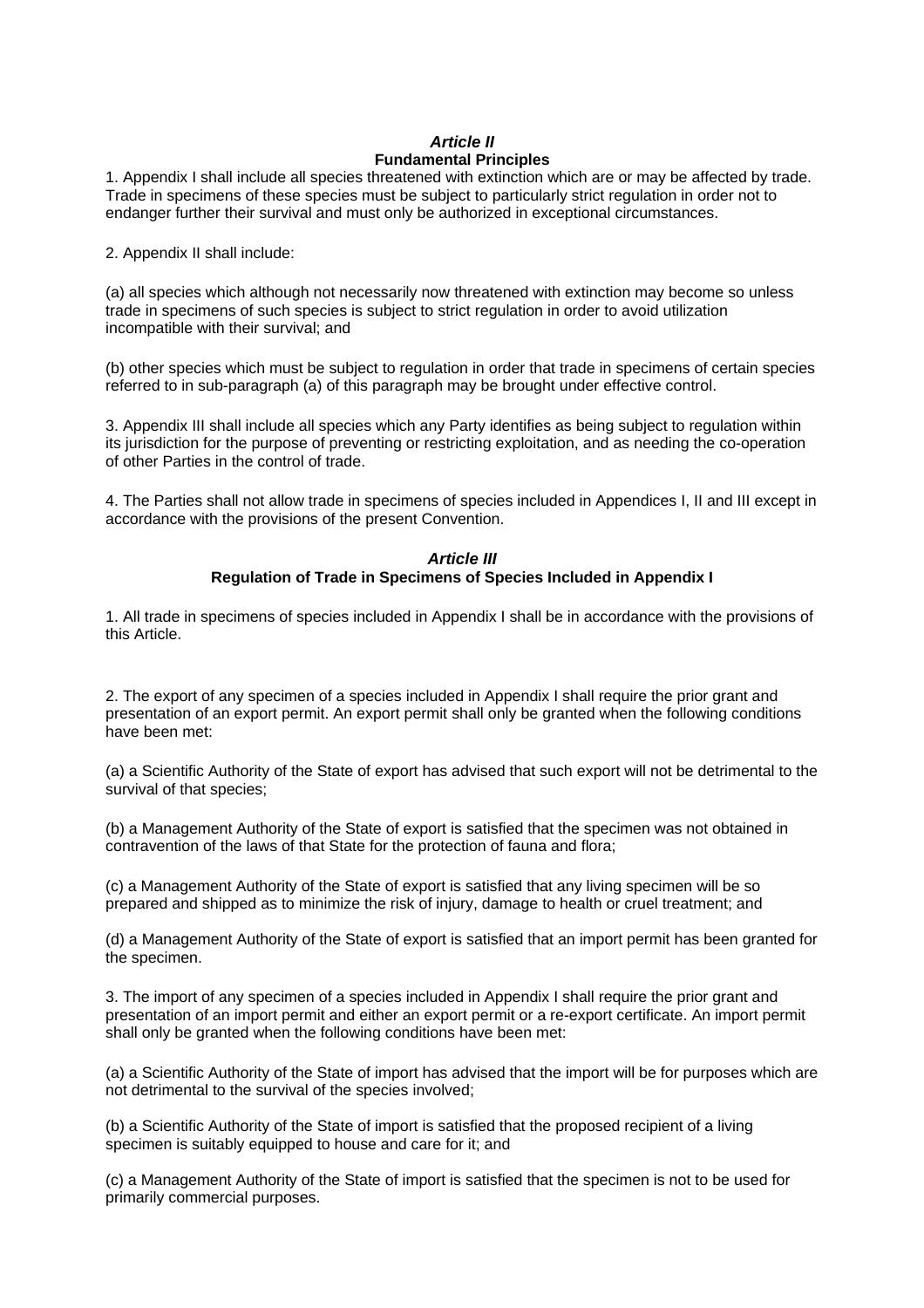4. The re-export of any specimen of a species included in Appendix I shall require the prior grant and presentation of a re-export certificate. A re-export certificate shall only be granted when the following conditions have been met:

(a) a Management Authority of the State of re-export is satisfied that the specimen was imported into that State in accordance with the provisions of the present Convention;

(b) a Management Authority of the State of re-export is satisfied that any living specimen will be so prepared and shipped as to minimize the risk of injury, damage to health or cruel treatment; and

(c) a Management Authority of the State of re-export is satisfied that an import permit has been granted for any living specimen.

5. The introduction from the sea of any specimen of a species included in Appendix I shall require the prior grant of a certificate from a Management Authority of the State of introduction. A certificate shall only be granted when the following conditions have been met:

(a) a Scientific Authority of the State of introduction advises that the introduction will not be detrimental to the survival of the species involved;

(b) a Management Authority of the State of introduction is satisfied that the proposed recipient of a living specimen is suitably equipped to house and care for it; and

(c) a Management Authority of the State of introduction is satisfied that the specimen is not to be used for primarily commercial purposes.

## *Article IV* **Regulation of Trade in Specimens of Species Included in Appendix II**

1. All trade in specimens of species included in Appendix II shall be in accordance with the provisions of this Article.

2. The export of any specimen of a species included in Appendix II shall require the prior grant and presentation of an export permit. An export permit shall only be granted when the following conditions have been met:

(a) a Scientific Authority of the State of export has advised that such export will not be detrimental to the survival of that species;

(b) a Management Authority of the State of export is satisfied that the specimen was not obtained in contravention of the laws of that State for the protection of fauna and flora; and

(c) a Management Authority of the State of export is satisfied that any living specimen will be so prepared and shipped as to minimize the risk of injury, damage to health or cruel treatment.

3. A Scientific Authority in each Party shall monitor both the export permits granted by that State for specimens of species included in Appendix II and the actual exports of such specimens. Whenever a Scientific Authority determines that the export of specimens of any such species should be limited in order to maintain that species throughout its range at a level consistent with its role in the ecosystems in which it occurs and well above the level at which that species might become eligible for inclusion in Appendix I, the Scientific Authority shall advise the appropriate Management Authority of suitable measures to be taken to limit the grant of export permits for specimens of that species.

4. The import of any specimen of a species included in Appendix II shall require the prior presentation of either an export permit or a re-export certificate.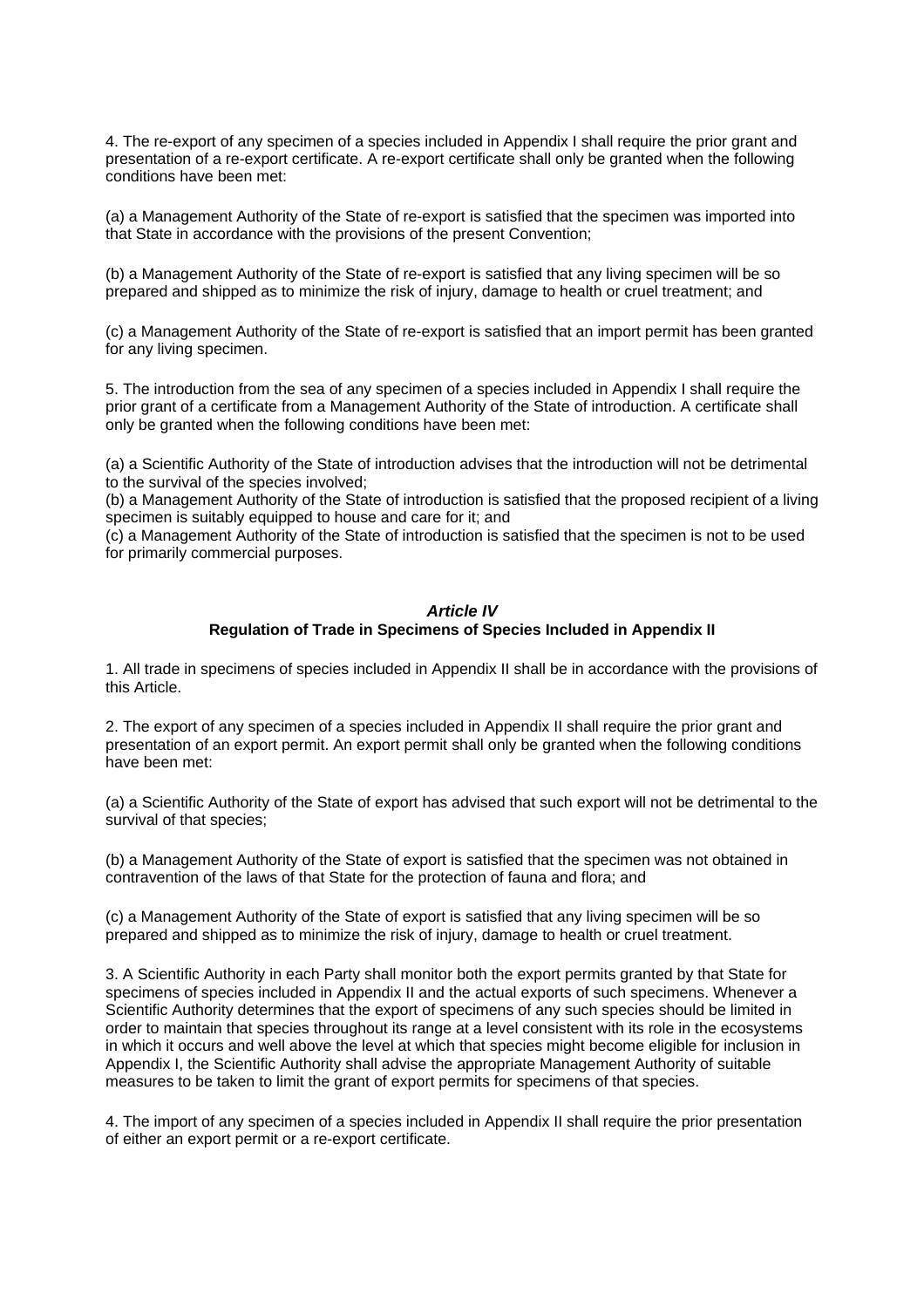5. The re-export of any specimen of a species included in Appendix II shall require the prior grant and presentation of a re-export certificate. A re-export certificate shall only be granted when the following conditions have been met:

(a) a Management Authority of the State of re-export is satisfied that the specimen was imported into that State in accordance with the provisions of the present Convention; and

(b) a Management Authority of the State of re-export is satisfied that any living specimen will be so prepared and shipped as to minimize the risk of injury, damage to health or cruel treatment.

6. The introduction from the sea of any specimen of a species included in Appendix II shall require the prior grant of a certificate from a Management Authority of the State of introduction. A certificate shall only be granted when the following conditions have been met:

(a) a Scientific Authority of the State of introduction advises that the introduction will not be detrimental to the survival of the species involved; and

(b) a Management Authority of the State of introduction is satisfied that any living specimen will be so handled as to minimize the risk of injury, damage to health or cruel treatment.

7. Certificates referred to in paragraph 6 of this Article may be granted on the advice of a Scientific Authority, in consultation with other national scientific authorities or, when appropriate, international scientific authorities, in respect of periods not exceeding one year for total numbers of specimens to be introduced in such periods.

## *Article V* **Regulation of Trade in Specimens of Species Included in Appendix III**

1. All trade in specimens of species included in Appendix III shall be in accordance with the provisions of this Article.

2. The export of any specimen of a species included in Appendix III from any State which has included that species in Appendix III shall require the prior grant and presentation of an export permit. An export permit shall only be granted when the following conditions have been met:

(a) a Management Authority of the State of export is satisfied that the specimen was not obtained in contravention of the laws of that State for the protection of fauna and flora; and

(b) a Management Authority of the State of export is satisfied that any living specimen will be so prepared and shipped as to minimize the risk of injury, damage to health or cruel treatment.

3. The import of any specimen of a species included in Appendix III shall require, except in circumstances to which paragraph 4 of this Article applies, the prior presentation of a certificate of origin and, where the import is from a State which has included that species in Appendix III, an export permit.

4. In the case of re-export, a certificate granted by the Management Authority of the State of re-export that the specimen was processed in that State or is being re-exported shall be accepted by the State of import as evidence that the provisions of the present Convention have been complied with in respect of the specimen concerned.

## *Article VI* **Permits and Certificates**

1. Permits and certificates granted under the provisions of Articles III, IV, and V shall be in accordance with the provisions of this Article.

2. An export permit shall contain the information specified in the model set forth in Appendix IV, and may only be used for export within a period of six months from the date on which it was granted.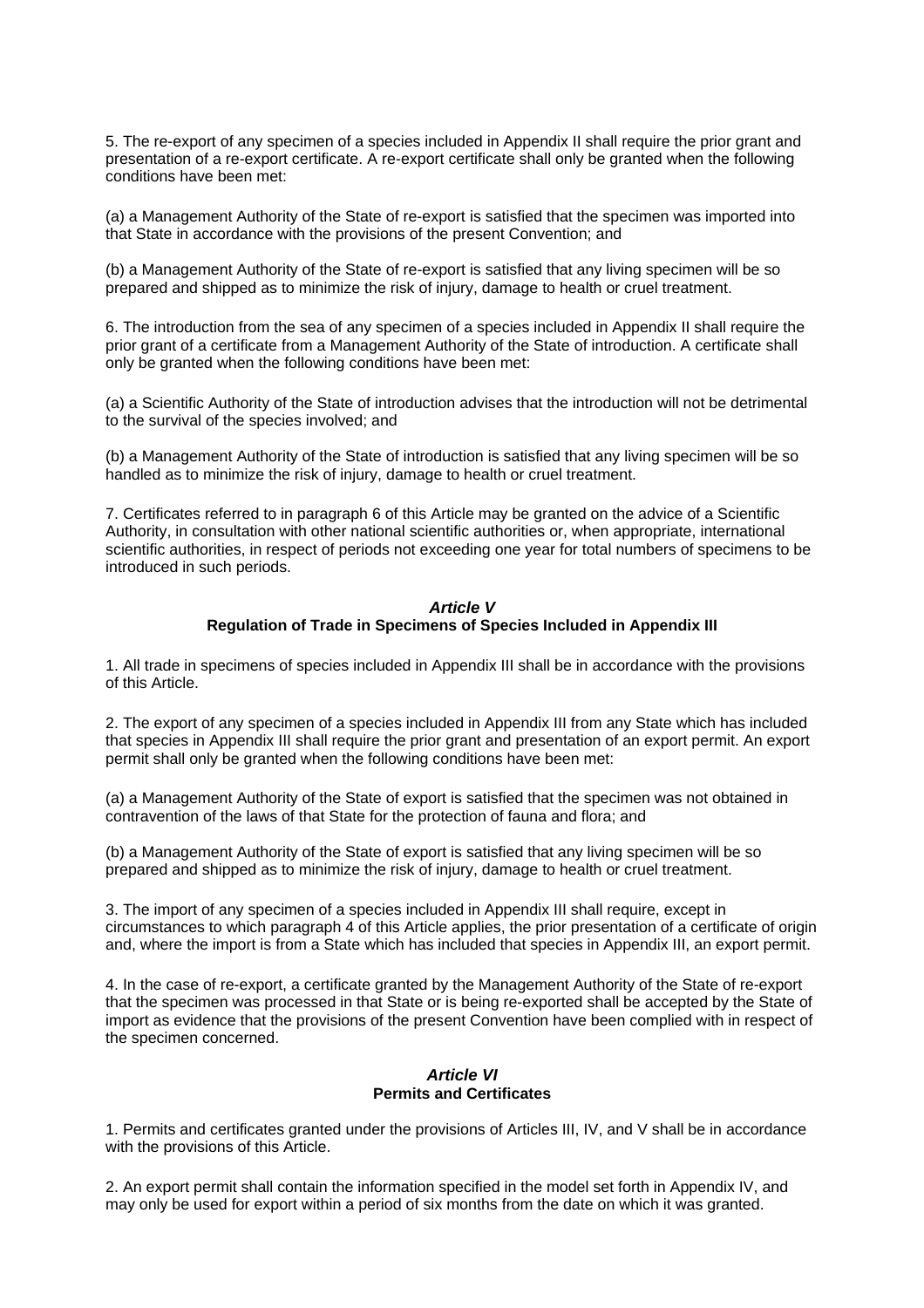3. Each permit or certificate shall contain the title of the present Convention, the name and any identifying stamp of the Management Authority granting it and a control number assigned by the Management Authority.

4. Any copies of a permit or certificate issued by a Management Authority shall be clearly marked as copies only and no such copy may be used in place of the original, except to the extent endorsed thereon.

5. A separate permit or certificate shall be required for each consignment of specimens.

6. A Management Authority of the State of import of any specimen shall cancel and retain the export permit or re-export certificate and any corresponding import permit presented in respect of the import of that specimen.

7. Where appropriate and feasible a Management Authority may affix a mark upon any specimen to assist in identifying the specimen. For these purposes "mark" means any indelible imprint, lead seal or other suitable means of identifying a specimen, designed in such a way as to render its imitation by unauthorized persons as difficult as possible.

#### *Article VII*

## **Exemptions and Other Special Provisions Relating to Trade**

1. The provisions of Articles III, IV and V shall not apply to the transit or transhipment of specimens through or in the territory of a Party while the specimens remain in Customs control.

2. Where a Management Authority of the State of export or re-export is satisfied that a specimen was acquired before the provisions of the present Convention applied to that specimen, the provisions of Articles III, IV and V shall not apply to that specimen where the Management Authority issues a certificate to that effect.

3. The provisions of Articles III, IV and V shall not apply to specimens that are personal or household effects. This exemption shall not apply where:

(a) in the case of specimens of a species included in Appendix I, they were acquired by the owner outside his State of usual residence, and are being imported into that State; or

(b) in the case of specimens of species included in Appendix II:

(i) they were acquired by the owner outside his State of usual residence and in a State where removal from the wild occurred;

(ii) they are being imported into the owner's State of usual residence; and

(iii) the State where removal from the wild occurred requires the prior grant of export permits before any export of such specimens; unless a Management Authority is satisfied that the specimens were acquired before the provisions of the present Convention applied to such specimens.

4. Specimens of an animal species included in Appendix I bred in captivity for commercial purposes, or of a plant species included in Appendix I artificially propagated for commercial purposes, shall be deemed to be specimens of species included in Appendix II.

5. Where a Management Authority of the State of export is satisfied that any specimen of an animal species was bred in captivity or any specimen of a plant species was artificially propagated, or is a part of such an animal or plant or was derived therefrom, a certificate by that Management Authority to that effect shall be accepted in lieu of any of the permits or certificates required under the provisions of Article III, IV or V.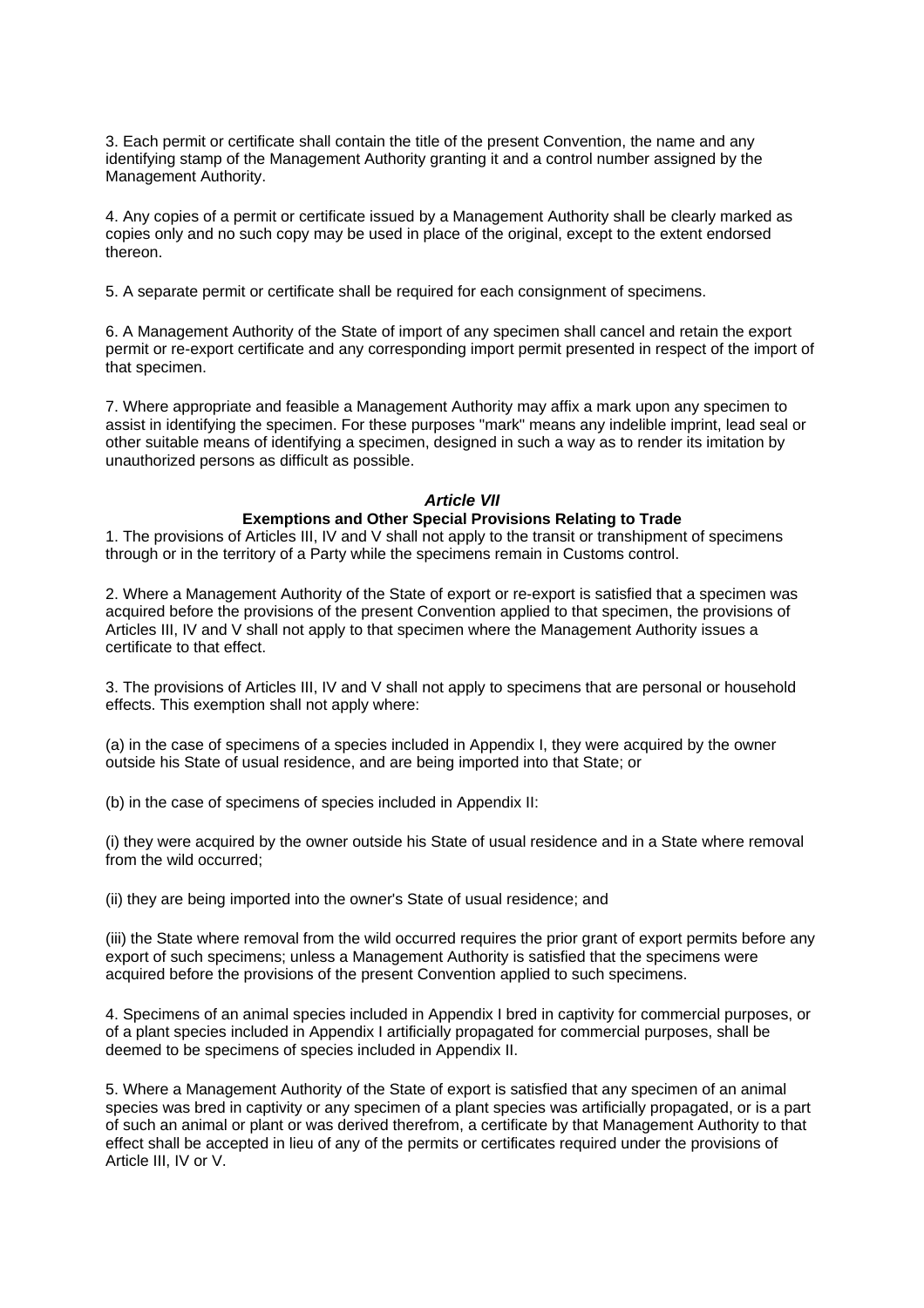6. The provisions of Articles III, IV and V shall not apply to the non-commercial loan, donation or exchange between scientists or scientific institutions registered by a Management Authority of their State, of herbarium specimens, other preserved, dried or embedded museum specimens, and live plant material which carry a label issued or approved by a Management Authority.

7. A Management Authority of any State may waive the requirements of Articles III, IV and V and allow the movement without permits or certificates of specimens which form part of a travelling zoo, circus, menagerie, plant exhibition or other travelling exhibition provided that:

(a) the exporter or importer registers full details of such specimens with that Management Authority;

(b) the specimens are in either of the categories specified in paragraph 2 or 5 of this Article; and (c) the Management Authority is satisfied that any living specimen will be so transported and cared for as to minimize the risk of injury, damage to health or cruel treatment.

#### *Article VIII* **Measures to Be Taken by the Parties**

1. The Parties shall take appropriate measures to enforce the provisions of the present Convention and to prohibit trade in specimens in violation thereof. These shall include measures:

(a) to penalize trade in, or possession of, such specimens, or both; and

(b) to provide for the confiscation or return to the State of export of such specimens.

2. In addition to the measures taken under paragraph 1 of this Article, a Party may, when it deems it necessary, provide for any method of internal reimbursement for expenses incurred as a result of the confiscation of a specimen traded in violation of the measures taken in the application of the provisions of the present Convention.

3. As far as possible, the Parties shall ensure that specimens shall pass through any formalities required for trade with a minimum of delay. To facilitate such passage, a Party may designate ports of exit and ports of entry at which specimens must be presented for clearance. The Parties shall ensure further that all living specimens, during any period of transit, holding or shipment, are properly cared for so as to minimize the risk of injury, damage to health or cruel treatment.

4. Where a living specimen is confiscated as a result of measures referred to in paragraph 1 of this Article:

(a) the specimen shall be entrusted to a Management Authority of the State of confiscation;

(b) the Management Authority shall, after consultation with the State of export, return the specimen to that State at the expense of that State, or to a rescue centre or such other place as the Management Authority deems appropriate and consistent with the purposes of the present Convention; and

(c) the Management Authority may obtain the advice of a Scientific Authority, or may, whenever it considers it desirable, consult the Secretariat in order to facilitate the decision under sub-paragraph (b) of this paragraph, including the choice of a rescue centre or other place.

5. A rescue centre as referred to in paragraph 4 of this Article means an institution designated by a Management Authority to look after the welfare of living specimens, particularly those that have been confiscated.

6. Each Party shall maintain records of trade in specimens of species included in Appendices I, II and III which shall cover:

(a) the names and addresses of exporters and importers; and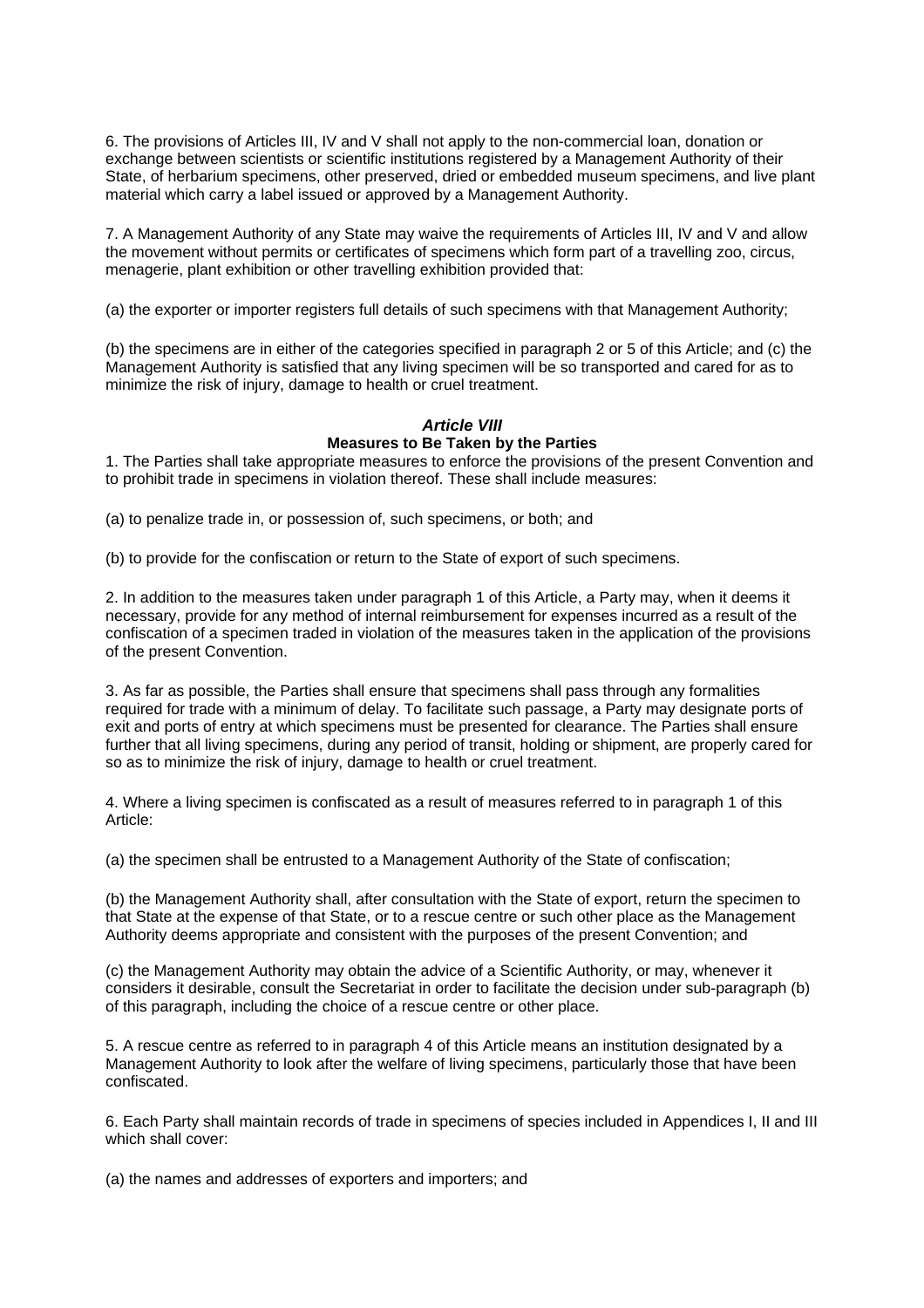(b) the number and type of permits and certificates granted; the States with which such trade occurred; the numbers or quantities and types of specimens, names of species as included in Appendices I, II and III and, where applicable, the size and sex of the specimens in question.

7. Each Party shall prepare periodic reports on its implementation of the present Convention and shall transmit to the Secretariat:

(a) an annual report containing a summary of the information specified in sub-paragraph (b) of paragraph 6 of this Article; and

(b) a biennial report on legislative, regulatory and administrative measures taken to enforce the provisions of the present Convention.

8. The information referred to in paragraph 7 of this Article shall be available to the public where this is not inconsistent with the law of the Party concerned.

## *Article IX* **Management and Scientific Authorities**

1. Each Party shall designate for the purposes of the present Convention:

(a) one or more Management Authorities competent to grant permits or certificates on behalf of that Party; and

(b) one or more Scientific Authorities.

2. A State depositing an instrument of ratification, acceptance, approval or accession shall at that time inform the Depositary Government of the name and address of the Management Authority authorized to communicate with other Parties and with the Secretariat.

3. Any changes in the designations or authorizations under the provisions of this Article shall be communicated by the Party concerned to the Secretariat for transmission to all other Parties.

4. Any Management Authority referred to in paragraph 2 of this Article shall, if so requested by the Secretariat or the Management Authority of another Party, communicate to it impression of stamps, seals or other devices used to authenticate permits or certificates.

#### *Article X*

#### **Trade with States not Party to the Convention**

Where export or re-export is to, or import is from, a State not a Party to the present Convention, comparable documentation issued by the competent authorities in that State which substantially conforms with the requirements of the present Convention for permits and certificates may be accepted in lieu thereof by any Party.

## *Article XI*

#### **Conference of the Parties**

1. The Secretariat shall call a meeting of the Conference of the Parties not later than two years after the entry into force of the present Convention.

2. Thereafter the Secretariat shall convene regular meetings at least once every two years, unless the Conference decides otherwise, and extraordinary meetings at any time on the written request of at least one-third of the Parties.

3. At meetings, whether regular or extraordinary, the Parties shall review the implementation of the present Convention and may:

(a) make such provision as may be necessary to enable the Secretariat to carry out its duties, and adopt financial provisions;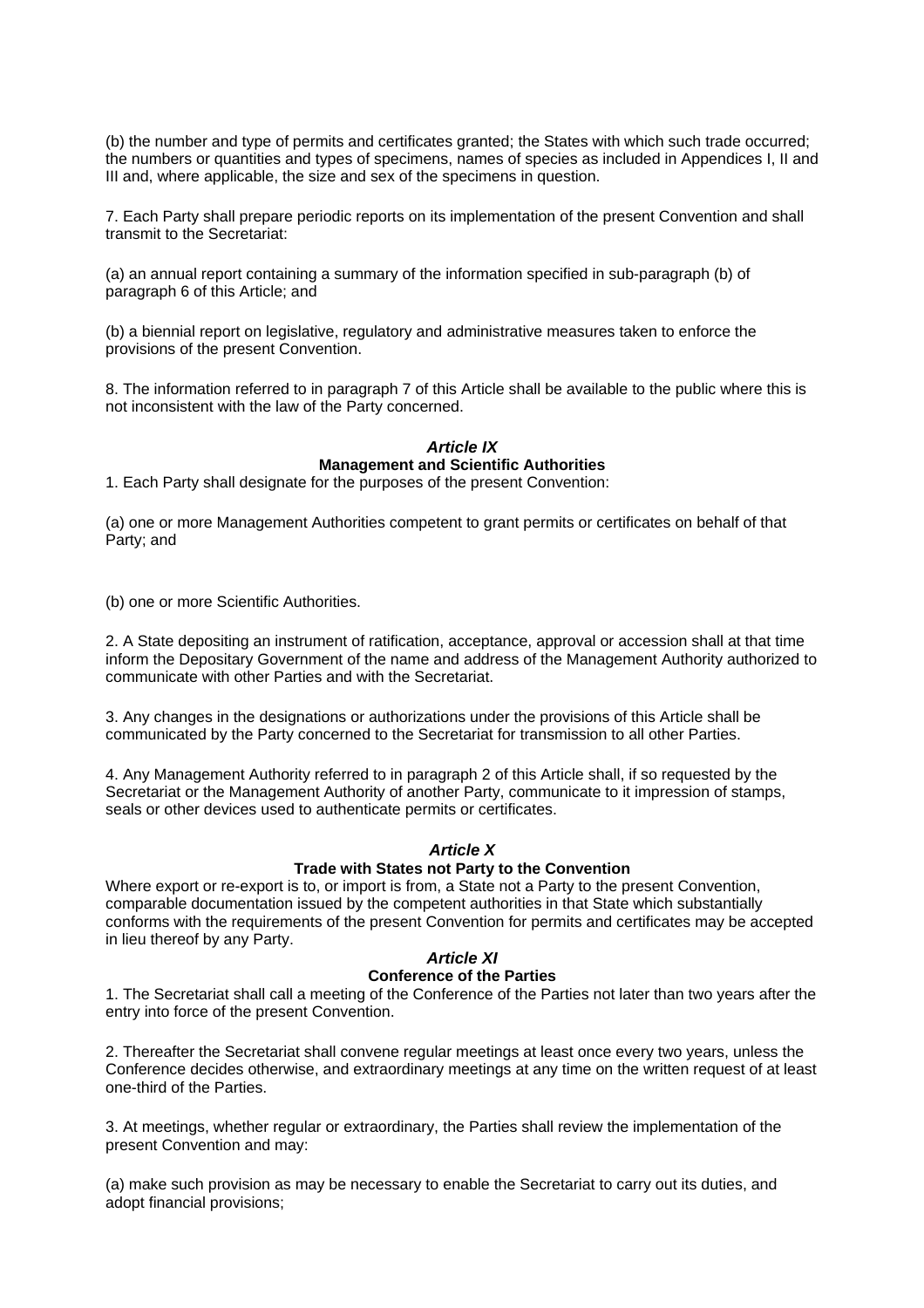(b) consider and adopt amendments to Appendices I and II in accordance with Article XV;

(c) review the progress made towards the restoration and conservation of the species included in Appendices I, II and III;

(d) receive and consider any reports presented by the Secretariat or by any Party; and

(e) where appropriate, make recommendations for improving the effectiveness of the present Convention.

4. At each regular meeting, the Parties may determine the time and venue of the next regular meeting to be held in accordance with the provisions of paragraph 2 of this Article.

5. At any meeting, the Parties may determine and adopt rules of procedure for the meeting.

6. The United Nations, its Specialized Agencies and the International Atomic Energy Agency, as well as any State not a Party to the present Convention, may be represented at meetings of the Conference by observers, who shall have the right to participate but not to vote.

7. Any body or agency technically qualified in protection, conservation or management of wild fauna and flora, in the following categories, which has informed the Secretariat of its desire to be represented at meetings of the Conference by observers, shall be admitted unless at least one-third of the Parties present object:

(a) international agencies or bodies, either governmental or non-governmental, and national governmental agencies and bodies; and

(b) national non-governmental agencies or bodies which have been approved for this purpose by the State in which they are located. Once admitted, these observers shall have the right to participate but not to vote.

## *Article XII* **The Secretariat**

1. Upon entry into force of the present Convention, a Secretariat shall be provided by the Executive Director of the United Nations Environment Programme. To the extent and in the manner he considers appropriate, he may be assisted by suitable inter-governmental or non-governmental international or national agencies and bodies technically qualified in protection, conservation and management of wild fauna and flora.

2. The functions of the Secretariat shall be:

(a) to arrange for and service meetings of the Parties;

(b) to perform the functions entrusted to it under the provisions of Articles XV and XVI of the present Convention;

(c) to undertake scientific and technical studies in accordance with programmes authorized by the Conference of the Parties as will contribute to the implementation of the present Convention, including studies concerning standards for appropriate preparation and shipment of living specimens and the means of identifying specimens;

(d) to study the reports of Parties and to request from Parties such further information with respect thereto as it deems necessary to ensure implementation of the present Convention;

(e) to invite the attention of the Parties to any matter pertaining to the aims of the present Convention;

(f) to publish periodically and distribute to the Parties current editions of Appendices I, II and III together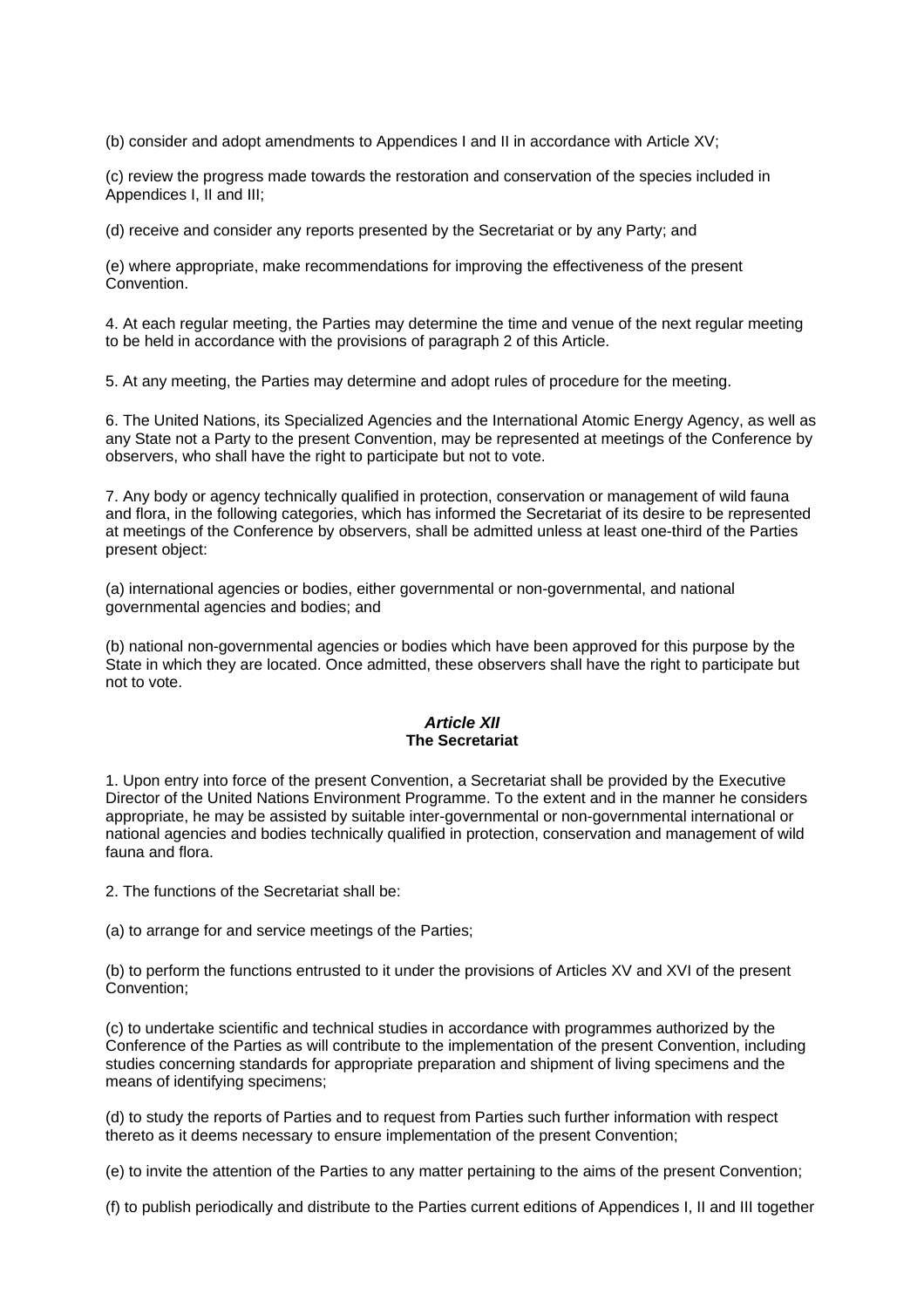with any information which will facilitate identification of specimens of species included in those Appendices;

(g) to prepare annual reports to the Parties on its work and on the implementation of the present Convention and such other reports as meetings of the Parties may request;

(h) to make recommendations for the implementation of the aims and provisions of the present Convention, including the exchange of information of a scientific or technical nature;

(i) to perform any other function as may be entrusted to it by the Parties.

## *Article XIII* **International Measures**

1. When the Secretariat in the light of information received is satisfied that any species included in Appendix I or II is being affected adversely by trade in specimens of that species or that the provisions of the present Convention are not being effectively implemented, it shall communicate such information to the authorized Management Authority of the Party or Parties concerned.

2. When any Party receives a communication as indicated in paragraph 1 of this Article, it shall, as soon as possible, inform the Secretariat of any relevant facts insofar as its laws permit and, where appropriate, propose remedial action. Where the Party considers that an inquiry is desirable, such inquiry may be carried out by one or more persons expressly authorized by the Party.

3. The information provided by the Party or resulting from any inquiry as specified in paragraph 2 of this Article shall be reviewed by the next Conference of the Parties which may make whatever recommendations it deems appropriate.

#### *Article XIV* **Effect on Domestic Legislation and International Conventions**

1. The provisions of the present Convention shall in no way affect the right of Parties to adopt:

(a) stricter domestic measures regarding the conditions for trade, taking, possession or transport of specimens of species included in Appendices I, II and III, or the complete prohibition thereof; or

(b) domestic measures restricting or prohibiting trade, taking, possession or transport of species not included in Appendix I, II or III.

2. The provisions of the present Convention shall in no way affect the provisions of any domestic measures or the obligations of Parties deriving from any treaty, convention, or international agreement relating to other aspects of trade, taking, possession or transport of specimens which is in force or subsequently may enter into force for any Party including any measure pertaining to the Customs, public health, veterinary or plant quarantine fields.

3. The provisions of the present Convention shall in no way affect the provisions of, or the obligations deriving from, any treaty, convention or international agreement concluded or which may be concluded between States creating a union or regional trade agreement establishing or maintaining a common external Customs control and removing Customs control between the parties thereto insofar as they relate to trade among the States members of that union or agreement.

4. A State party to the present Convention, which is also a party to any other treaty, convention or international agreement which is in force at the time of the coming into force of the present Convention and under the provisions of which protection is afforded to marine species included in Appendix II, shall be relieved of the obligations imposed on it under the provisions of the present Convention with respect to trade in specimens of species included in Appendix II that are taken by ships registered in that State and in accordance with the provisions of such other treaty, convention or international agreement.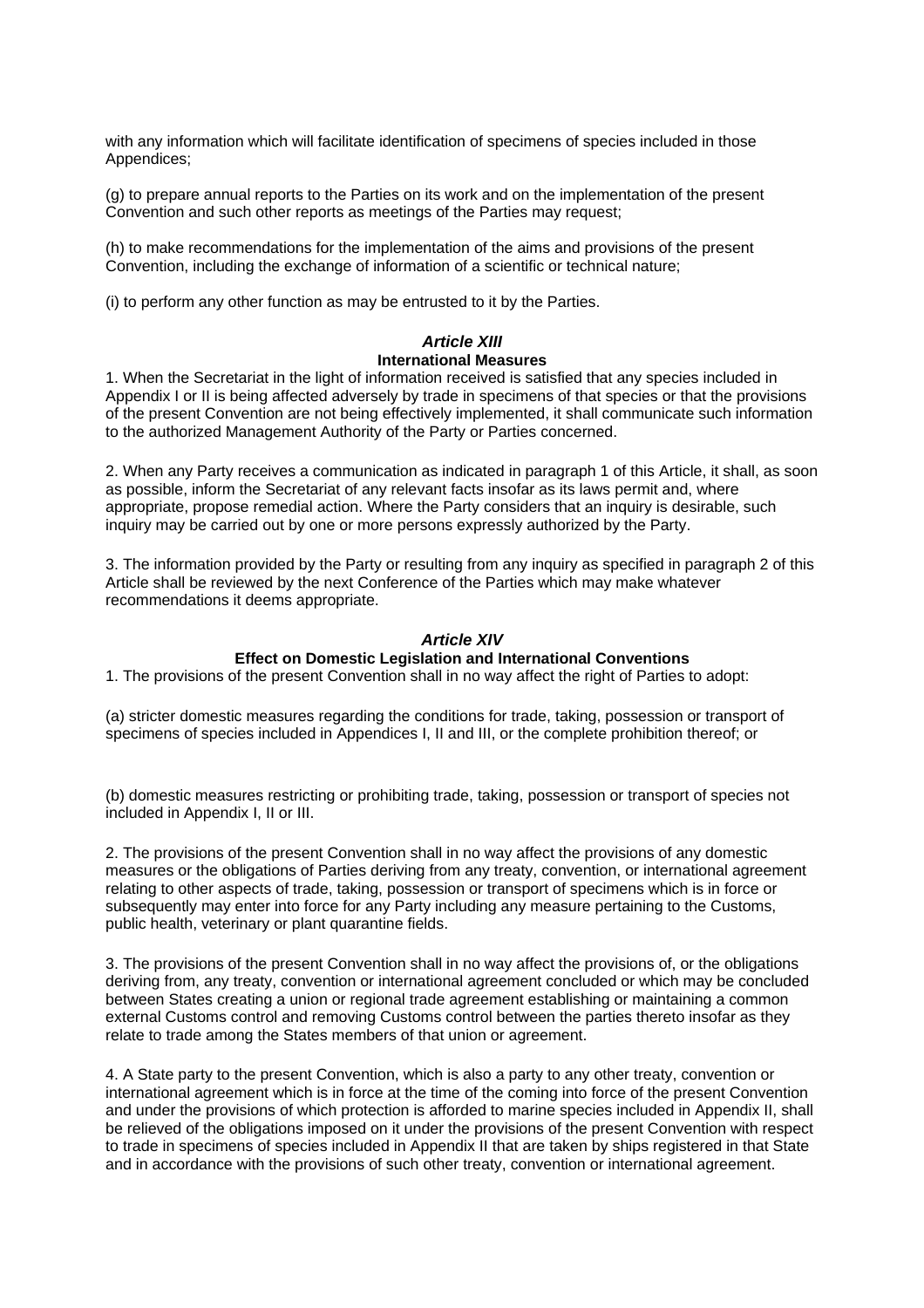5. Notwithstanding the provisions of Articles III, IV and V, any export of a specimen taken in accordance with paragraph 4 of this Article shall only require a certificate from a Management Authority of the State of introduction to the effect that the specimen was taken in accordance with the provisions of the other treaty, convention or international agreement in question.

6. Nothing in the present Convention shall prejudice the codification and development of the law of the sea by the United Nations Conference on the Law of the Sea convened pursuant to Resolution 2750 C (XXV) of the General Assembly of the United Nations nor the present or future claims and legal views of any State concerning the law of the sea and the nature and extent of coastal and flag State jurisdiction.

## *Article XV* **Amendments to Appendices I and II**

1. The following provisions shall apply in relation to amendments to Appendices I and II at meetings of the Conference of the Parties:

(a) Any Party may propose an amendment to Appendix I or II for consideration at the next meeting. The text of the proposed amendment shall be communicated to the Secretariat at least 150 days before the meeting. The Secretariat shall consult the other Parties and interested bodies on the amendment in accordance with the provisions of sub-paragraphs (b) and (c) of paragraph 2 of this Article and shall communicate the response to all Parties not later than 30 days before the meeting.

(b) Amendments shall be adopted by a two-thirds majority of Parties present and voting. For these purposes "Parties present and voting" means Parties present and casting an affirmative or negative vote. Parties abstaining from voting shall not be counted among the two-thirds required for adopting an amendment.

(c) Amendments adopted at a meeting shall enter into force 90 days after that meeting for all Parties except those which make a reservation in accordance with paragraph 3 of this Article.

2. The following provisions shall apply in relation to amendments to Appendices I and II between meetings of the Conference of the Parties:

(a) Any Party may propose an amendment to Appendix I or II for consideration between meetings by the postal procedures set forth in this paragraph.

(b) For marine species, the Secretariat shall, upon receiving the text of the proposed amendment, immediately communicate it to the Parties. It shall also consult inter-governmental bodies having a function in relation to those species especially with a view to obtaining scientific data these bodies may be able to provide and to ensuring co-ordination with any conservation measures enforced by such bodies. The Secretariat shall communicate the views expressed and data provided by these bodies and its own findings and recommendations to the Parties as soon as possible.

(c) For species other than marine species, the Secretariat shall, upon receiving the text of the proposed amendment, immediately communicate it to the Parties, and, as soon as possible thereafter, its own recommendations.

(d) Any Party may, within 60 days of the date on which the Secretariat communicated its recommendations to the Parties under sub-paragraph (b) or (c) of this paragraph, transmit to the Secretariat any comments on the proposed amendment together with any relevant scientific data and information.

(e) The Secretariat shall communicate the replies received together with its own recommendations to the Parties as soon as possible. (f) If no objection to the proposed amendment is received by the Secretariat within 30 days of the date the replies and recommendations were communicated under the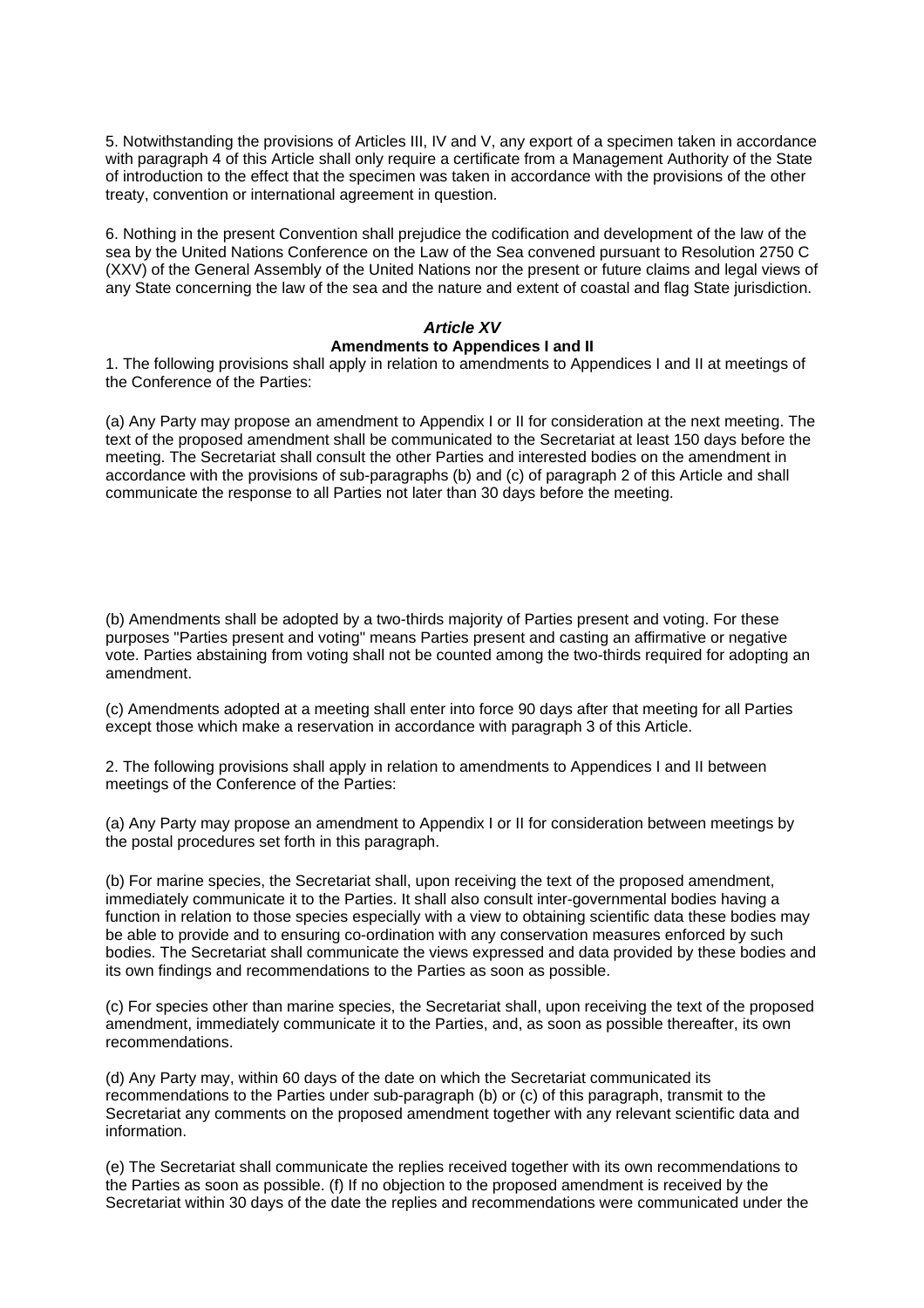provisions of sub-paragraph (e) of this paragraph, the amendment shall enter into force 90 days later for all Parties except those which make a reservation in accordance with paragraph 3 of this Article.

(g) If an objection by any Party is received by the Secretariat, the proposed amendment shall be submitted to a postal vote in accordance with the provisions of sub-paragraphs (h) , (i) and (j) of this paragraph.

(h) The Secretariat shall notify the Parties that notification of objection has been received.

(i) Unless the Secretariat receives the votes for, against or in abstention from at least one-half of the Parties within 60 days of the date of notification under sub-paragraph (h) of this paragraph, the proposed amendment shall be referred to the next meeting of the Conference for further consideration.

(j) Provided that votes are received from one-half of the Parties, the amendment shall be adopted by a two-thirds majority of Parties casting an affirmative or negative vote.

(k) The Secretariat shall notify all Parties of the result of the vote.

(l) If the proposed amendment is adopted it shall enter into force 90 days after the date of the notification by the Secretariat of its acceptance for all Parties except those which make a reservation in accordance with paragraph 3 of this Article.

3. During the period of 90 days provided for by sub-paragraph (c) of paragraph 1 or sub-paragraph (l) of paragraph 2 of this Article any Party may by notification in writing to the Depositary Government make a reservation with respect to the amendment. Until such reservation is withdrawn the Party shall be treated as a State not a Party to the present Convention with respect to trade in the species concerned.

#### *Article XVI*

#### **Appendix III and Amendments thereto**

1. Any Party may at any time submit to the Secretariat a list of species which it identifies as being subject to regulation within its jurisdiction for the purpose mentioned in paragraph 3 of Article II. Appendix III shall include the names of the Parties submitting the species for inclusion therein, the scientific names of the species so submitted, and any parts or derivatives of the animals or plants concerned that are specified in relation to the species for the purposes of sub-paragraph (b) of Article I.

2. Each list submitted under the provisions of paragraph 1 of this Article shall be communicated to the Parties by the Secretariat as soon as possible after receiving it. The list shall take effect as part of Appendix III 90 days after the date of such communication. At any time after the communication of such list, any Party may by notification in writing to the Depositary Government enter a reservation with respect to any species or any parts or derivatives, and until such reservation is withdrawn, the State shall be treated as a State not a Party to the present Convention with respect to trade in the species or part or derivative concerned.

3. A Party which has submitted a species for inclusion in Appendix III may withdraw it at any time by notification to the Secretariat which shall communicate the withdrawal to all Parties. The withdrawal shall take effect 30 days after the date of such communication.

4. Any Party submitting a list under the provisions of paragraph 1 of this Article shall submit to the Secretariat a copy of all domestic laws and regulations applicable to the protection of such species, together with any interpretations which the Party may deem appropriate or the Secretariat may request. The Party shall, for as long as the species in question is included in Appendix III, submit any amendments of such laws and regulations or any interpretations as they are adopted.

## *Article XVII*

## **Amendment of the Convention**

1. An extraordinary meeting of the Conference of the Parties shall be convened by the Secretariat on the written request of at least one-third of the Parties to consider and adopt amendments to the present Convention. Such amendments shall be adopted by a two-thirds majority of Parties present and voting. For these purposes "Parties present and voting" means Parties present and casting an affirmative or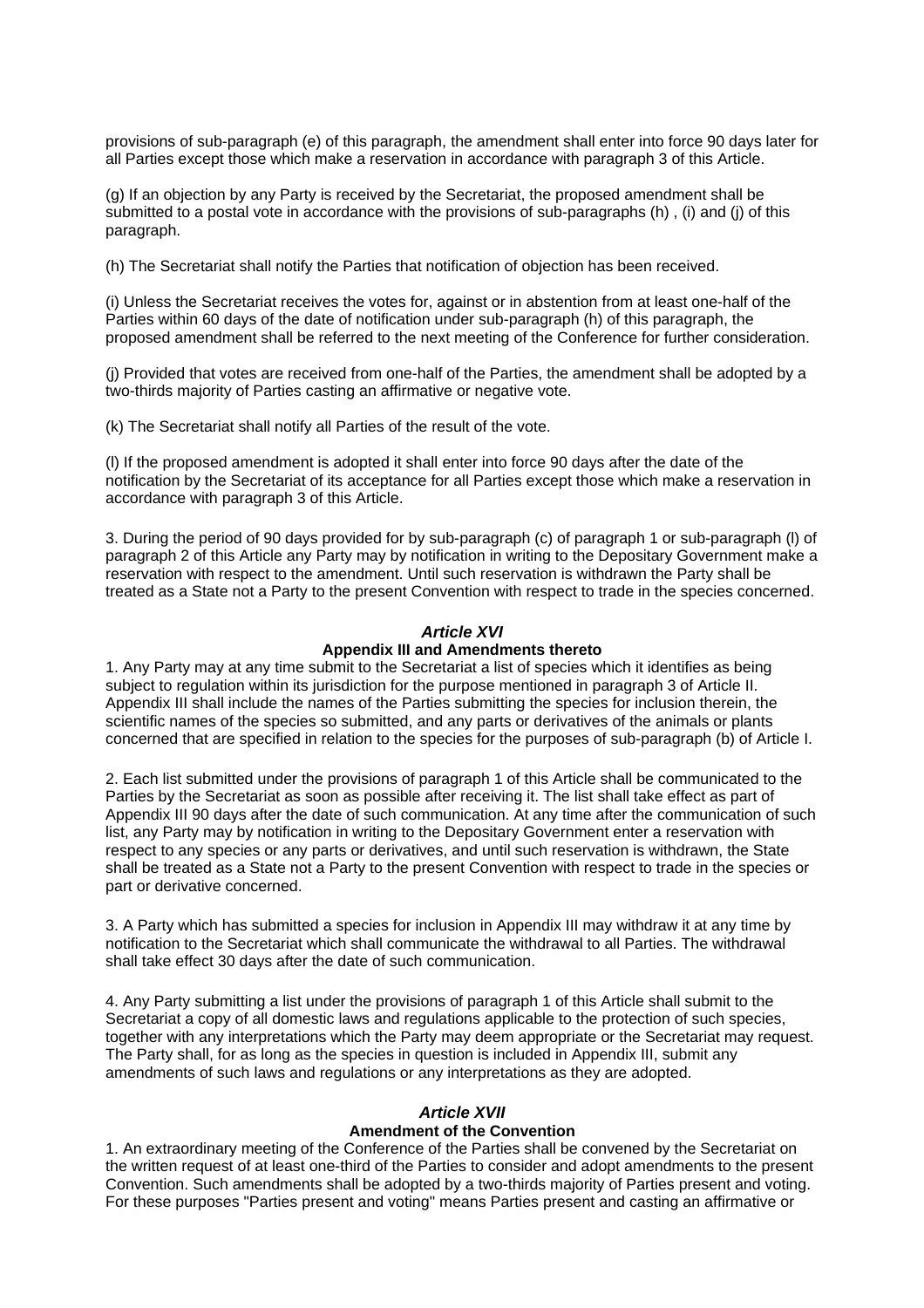negative vote. Parties abstaining from voting shall not be counted among the two-thirds required for adopting an amendment.

2. The text of any proposed amendment shall be communicated by the Secretariat to all Parties at least 90 days before the meeting.

3. An amendment shall enter into force for the Parties which have accepted it 60 days after two-thirds of the Parties have deposited an instrument of acceptance of the amendment with the Depositary Government. Thereafter, the amendment shall enter into force for any other Party 60 days after that Party deposits its instrument of acceptance of the amendment.

## *Article XVIII* **Resolution of Disputes**

1. Any dispute which may arise between two or more Parties with respect to the interpretation or application of the provisions of the present Convention shall be subject to negotiation between the Parties involved in the dispute.

2. If the dispute can not be resolved in accordance with paragraph 1 of this Article, the Parties may, by mutual consent, submit the dispute to arbitration, in particular that of the Permanent Court of Arbitration at The Hague, and the Parties submitting the dispute shall be bound by the arbitral decision.

## *Article XIX* **Signature**

The present Convention shall be open for signature at Washington until 30th April 1973 and thereafter at Berne until 31st December 1974.

## *Article XX*

## **Ratification, Acceptance, Approval**

The present Convention shall be subject to ratification, acceptance or approval. Instruments of ratification, acceptance or approval shall be deposited with the Government of the Swiss Confederation which shall be the Depositary Government.

# *Article XXI*

## **Accession**

The present Convention shall be open indefinitely for accession. Instruments of accession shall be deposited with the Depositary Government.

# *Article XXII*

## **Entry into Force**

1. The present Convention shall enter into force 90 days after the date of deposit of the tenth instrument of ratification, acceptance, approval or accession, with the Depositary Government.

2. For each State which ratifies, accepts or approves the present Convention or accedes thereto after the deposit of the tenth instrument of ratification, acceptance, approval or accession, the present Convention shall enter into force 90 days after the deposit by such State of its instrument of ratification, acceptance, approval or accession.

## *Article XXIII*

## **Reservations**

1. The provisions of the present Convention shall not be subject to general reservations. Specific reservations may be entered in accordance with the provisions of this Article and Articles XV and XVI.

2. Any State may, on depositing its instrument of ratification, acceptance, approval or accession, enter a specific reservation with regard to:

(a) any species included in Appendix I, II or III; or

(b) any parts or derivatives specified in relation to a species included in Appendix III.